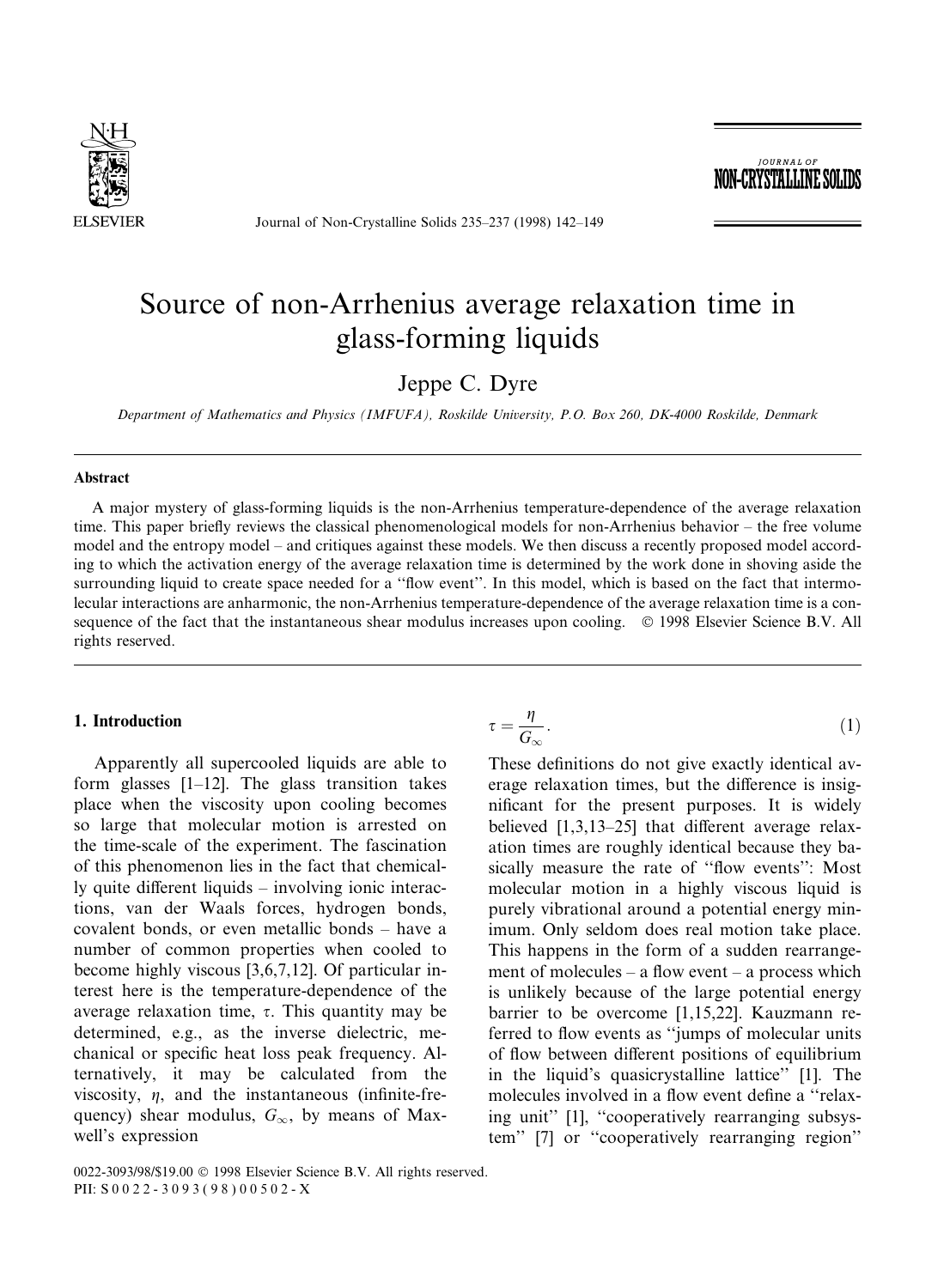[13], "quasi-independent unit" [17], "thermokinetic structure" [20], "molecular domain" [22], or ``dynamically correlated domain'' [23].

As the glass transition is approached, the average relaxation time becomes longer and longer. For typical cooling rates  $\tau$  is of order 10<sup>3</sup> s at the glass transition temperature,  $T_g$ . From a general physical/chemical point of view, the temperaturedependence of  $\tau$  is anomalous in the following sense. In only very few liquids is  $\tau$  described by an Arrhenius function (examples are  $SiO<sub>2</sub>$ ,  $GeO<sub>2</sub>$ , BeF<sub>2</sub> or albite (NaAlSi<sub>3</sub>O<sub>8</sub>) [3]). Predominantly,  $\tau$ is non-Arrhenius by exhibiting an apparent activation energy [defined as  $\partial \ln \tau / \partial (k_B T)^{-1}$ ] that increases as the temperature decreases. A measure of the departure from Arrhenius behavior is the fragility,  $m$ , defined as the apparent activation energy at  $T = T_g$  in units of  $k_B T_g \ln(10)$  [26]. For an Arrhenius liquid, m, is about 16; for most viscous liquids  $m$  is between 50 and 150. Liquids with large fragility are termed "fragile", liquids with fragility  $\sim$  16 are termed "strong" [26]. There is a general tendency that fragile liquids have broader distributions of relaxation times than strong liquids [27,28]. This rule, however, is not without exceptions [29,30].

In the discussion below we will not distinguish between the temperature-dependence of average relaxation time and of viscosity, because these two quantities are approximately proportional (in Eq. (1) the temperature-dependence of  $G_{\infty}$  is insignificant). Also, no distinction is made below between activation energy and activation free energy, since this distinction was not done in many older papers in the field. We identify the temperature-dependent activation energy from the expression [25,31]

$$
\tau = \tau_0 \, \exp\left(\frac{\Delta E(T)}{k_{\rm B}T}\right). \tag{2}
$$

Although  $\Delta E(T)$  is quite different from the apparent activation energy, experiments imply that  $\Delta E(T)$  also increases as the temperature decreases.

It is not at all obvious that a general explanation for the non-Arrhenius behavior of chemically quite different viscous liquids exists, but it seems to be a reasonable first hypothesis. This paper discusses models for the non-Arrhenius average relaxation time, models that are phenomenological in the sense that  $\tau(T)$  is determined by some macroscopic property of the liquid. The most famous phenomenological models for the non-Arrhenius ss are the free volume model of Cohen, Turnbull and Grest  $[14,32-34]$  and the *entropy model* of Gibbs, DiMarzio and Adam [13,35]. These models and critiques against them are briefly reviewed below (see also Johari's review of phenomenological models Ref. [4]). We then discuss a recently proposed model [36,37], according to which the activation energy of a flow event mainly originates in the work done in shoving aside the surrounding liquid to create enough space for the molecules to rearrange.

#### 2. Early phenomenological models

The significance of volume was emphasized long ago by Eyring and coworkers, who suggested that the viscosity of a liquid is smaller the greater the number of holes present [38]. Defining the free volume per molecule,  $v_f$ , as the average volume per molecule in the liquid minus the volume of the molecule itself, in 1951 Doolittle [39] found that the viscosity of a number of simple hydrocarbon liquids may be fitted by the expression

$$
\eta = \eta_0 \, \exp\left(\frac{C}{v_f}\right). \tag{3}
$$

In 1959 this expression was derived by Cohen and Turnbull arguing as follows [32]. The molecules are modelled as hard spheres. A molecule is mostly confined to a cage bounded by its immediate neighbors. Occasionally, there is a fluctuation in density which opens up a hole within the cage. Molecular transport occurs only when a void having a volume larger than some critical  $v^*$  forms. The total "free" volume may be distributed in various ways between the cages. The average relaxation time is essentially the inverse of the probability, P, that redistribution of free volume by chance creates a void of greater volume than  $v^*$ . Turnbull and Cohen calculated this probability by standard statistical mechanical arguments [32]. Their result is  $P \propto \exp(-C/v_f)$ , leading to Eq. (3) via Eq. (1). A basic assumption in the free volume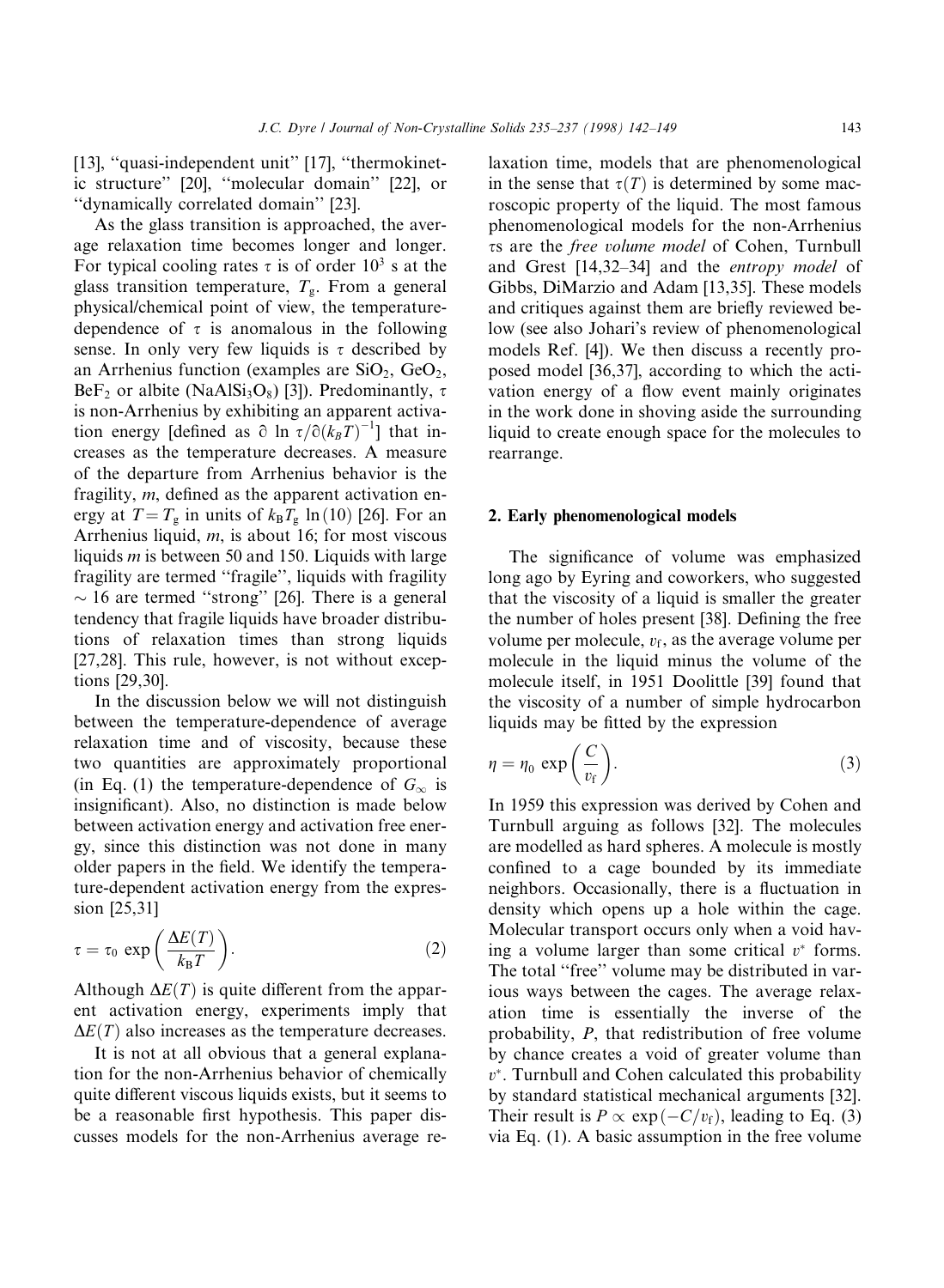model is that no energy is required for redistribution of free volume. When the model is applied to real liquids, Cohen and Turnbull defined the free volume as that part of the excess volume that may be redistributed with no increase in energy [33].

In the free volume model the temperature-dependence of the average relaxation time comes from the fact that the free volume decreases with decreasing temperature. If the free volume is taken to be a linearly decreasing function of temperature, one arrives via Eq.  $(1)$  at the Vogel-Fulcher-Tammann (VFT) expression,

$$
\tau = \tau_0 \, \exp\left(\frac{A}{T - T_0}\right). \tag{4}
$$

Here  $T_0$  is the temperature at which there is no free volume.

It is noteworthy [4] that in the approach of Cohen and Turnbull, the concept of free volume has a meaning different from that of Doolittle [39]. In Doolittle's definition, the molecular volume is obtained by extrapolating the liquid volume to zero temperature and consequently the free volume is zero only at zero temperature.

What critiques may be raised against the free volume model? The derivation of Eq. (3) may be questioned because of the primitive way in which the ``entropy'' (distribution) of free volume is taken into account. Moreover, despite several attempts [14,33] the very concept of free volume in Cohen and Turnbull's sense seems to be ill defined operationally for general liquids. When it comes to a comparison to experiment, the VFT equation, Eq. (4), often gives a good fit to data  $[7,8]$ . However, the fit is seldom perfect; in particular, there are systematic deviations close to  $T_{\rm g}$ , where the average relaxation time is apparently always less temperature-dependent than predicted by Eq. (4)  $[7,31,40-43]$ . A direct test of the free volume model may be performed by applying pressure to the liquid, since the model predicts that the average relaxation time is solely a function of density. Indeed,  $\tau$  does increase at high pressures, but quantitatively the free volume model is not con firmed [3]. A further test of the model is based on the fact that the glass transition is similar to a second-order phase transition in the sense of Ehrenfest (with continuity of first derivatives of the free energy and discontinuity of second derivatives). For the pressure-dependence of the transition temperature, the hypothesis that the average relaxation time is controlled by volume translates into the requirement that the glass transition takes place at constant volume. This requirement implies [44]

$$
\frac{\mathrm{d}T_{\mathrm{g}}}{\mathrm{d}p} = \frac{\Delta\kappa}{\Delta\alpha},\tag{5}
$$

where  $\Delta \kappa$  is the difference between the isothermal bulk compressibility of liquid and glass and  $\Delta \alpha$ the same difference for the isobaric thermal expansion coefficient. Eq.  $(5)$  is seldom satisfied [45,46]; in fact Nieuwenhuizen has recently argued that it cannot be correct [47].

In the free volume model the glass transition occurs at a fixed *volume*. In the theory of Gibbs and DiMarzio from 1958 [35] the variable controlling the average relaxation time is the configurational entropy. Evaluating the partition function for a lattice model of linear polymeric chains in a mean-field approximation, Gibbs and DiMarzio found that there is a second-order phase transition at a finite temperature,  $T_{K}$ , to a low-temperature state of zero configurational entropy. This state is a "ground state" of amorphous packing. Furthermore, Gibbs and DiMarzio argued that in the neighborhood of  $T<sub>K</sub>$  the energy barrier restricting transitions between different molecular configurations is very large, because "the few states that could conceivably occur close to  $T<sub>K</sub>$  are widely separated in phase space, so proceeding from one to another involves a considerable change in the topology of molecular entanglements''. In this picture, the very equilibrium properties of a supercooled liquid give rise to kinetic sluggishness which prevents the equilibrium second order phase transition from being reached in finite time.

These ideas were quantified in 1965 by Adam and Gibbs [13]. They argued that the size of cooperatively rearranging regions, defined as "the smallest regions that can undergo a transition to a new configuration without a requisite simultaneous configurational change on and outside its boundary", diverges as the configurational entropy goes to zero. The region size is estimated by requiring that at least two different configurational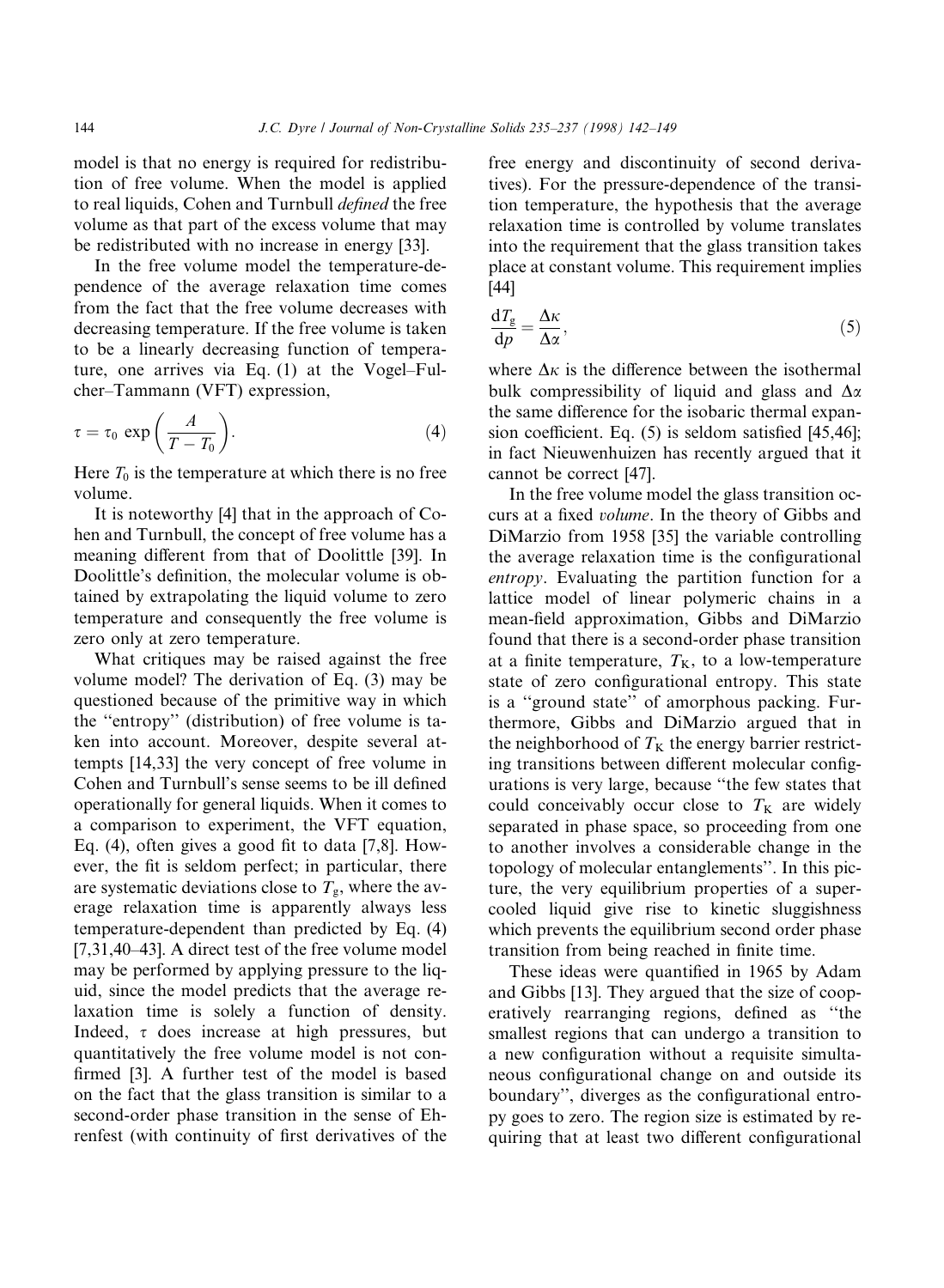states should reside in a region, leading to a size inversely proportional to the configurational entropy,  $S_c$ . Assuming the energy barrier to be overcome is proportional to region size, Adam and Gibbs arrived at the following expression for the temperature-dependence of the average relaxation time,

$$
\tau = \tau_0 \, \exp\left(\frac{C}{S_c T}\right). \tag{6}
$$

Close to  $T<sub>K</sub>$  the denominator may be expanded to first order in  $T - T_K$  whereby Eq. (6) becomes the VFT expression Eq. (4) with

$$
T_0 = T_{\mathbf{K}}.\tag{7}
$$

The entropy model resolves the Kauzmann paradox of a negative configurational entropy below  $T<sub>K</sub>$  without just avoiding it (as Kauzmann did himself [1] by suggesting that crystallization sets in before  $T<sub>K</sub>$  is reached). The model is in good agreement with experiment. Thus, Eq. (7) is often obeyed [8,13,46,48], which is quite remarkable, given the dynamic definition of  $T_0$  and the quite different purely thermodynamic definition of  $T_{K}$ . In particular, systems with only small excess specific heats which imply smaller Kauzmann paradoxes and  $T<sub>K</sub>$ s close to zero, generally tend to be "strong", i.e., have VFT  $T_0$ s close to zero [49].

The entropy model presents a beautiful scenario. Still, it may be critiqued both in regard to its relation to experiment and in regard to its internal consistency. Experimentally, there is no proof that a second order phase transition to a state of zero configurational entropy is underlying the laboratory glass transition. In many cases a simple two-level system model accounts well for excess entropy data [50]; more generally, the data may be fitted with models with only few energy levels [17]. Also, as mentioned above, the VFT expression fails close to  $T_{\rm g}$ , where  $\tau$  is usually less temperature-dependent than predicted. Finally, it should be mentioned that the identification of excess entropy with configurational entropy rests on an assumption that the glass has the same ``fast'' contribution to the entropy as the crystal at the same temperature. As pointed out by Goldstein [51], this assumption is not always realistic because the glass may have significant contributions to the "fast" specific heat from anharmonic vibrations and secondary relaxations not present in the crystal.

In regard to the internal consistency of the entropy model, we first note that the mean-field solution of the lattice polymer model of Gibbs and DiMarzio is incorrect and that, in fact, the model has a positive configurational entropy at all positive temperatures [52,53]. Ignoring this objection and accepting the general idea of a phase transition to a state of zero configurational entropy, one may reasonably ask [31]: What is the nature of the amorphous ground state, the "ideal glass"? Since this state is unique a simple description of it would be expected; however none has been proposed. The argument of Adam and Gibbs is also not compelling. They assumed, ad hoc, that the energy barrier to be overcome is proportional to the size of the cooperatively rearranging region. Though this may seem reasonable, it does not have to be correct. More generally, approaching a zeroentropy state does not in itself imply a diverging relaxation time. There is no compelling link between dynamics and thermodynamics: in a master equation description of the dynamics many different possible forms of transition rates, leading to quite different relaxation behaviors, are consistent with the same statistical mechanics.

Instead of focussing on volume or entropy as the variable controlling the relaxation of viscous liquids, potential energy may be the relevant variable, as first suggested by Goldstein [15]. A number of authors have since taken this approach  $[3,16,17,21-25,54,55]$ . In the simplest energy controlled models [16,17,21] the transition state of a region is taken to be temperature-independent with potential energy,  $E_0$ , leading to the following expression for the activation energy in terms of the average potential energy of one region,  $\overline{E}(T)$  [25]:

$$
\Delta E(T) = E_0 - \overline{E}(T). \tag{8}
$$

Since the average potential energy decreases with decreasing temperature, the activation energy increases. Qualitatively, this effect is observed in experiment. However, to fit data for  $\tau(T)$  relatively large regions are needed, implying much broader relaxation time distributions than observed [25]. Therefore, the simple picture does not work, and more involved approaches need to be taken [55].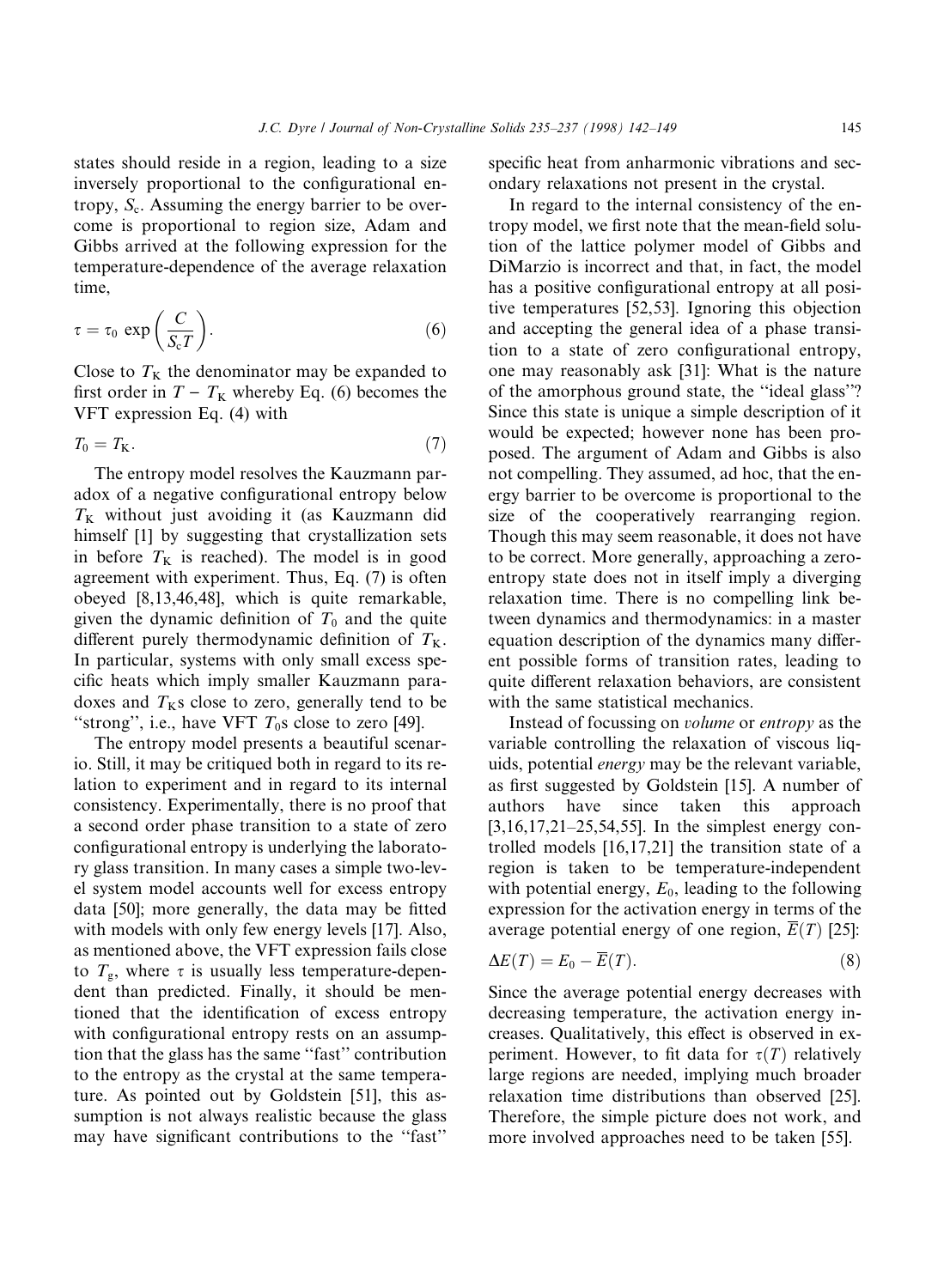### 3. The shoving model

The above discussed models all assume that relaxation depends only on the state of the region involved. A quite different approach may be taken, where the relaxation rate depends only on properties of the surrounding liquid. As starting point we take the fact that molecular interactions are anharmonic with strong short-ranged repulsions and weak long-ranged attractions. As shown by Widom [56] and Chandler et al. [57], this "van der Waals'' picture explains a number of phenomena in liquids. Next, as in the free volume model, we assume that space is needed for molecules in a viscous liquid to rearrange. The idea is that, because of the harsh intermolecular repulsion, rearrangement at constant region volume is very costly, so it is more favorable for the molecules to spend some energy on shoving aside the surrounding liquid. Suppose the rearranging molecules constitute a sphere which at the transition increases its radius by  $\Delta r$ . Because the surrounding liquid may be regarded as an elastic solid on the short time scale of a flow event, the energy cost for expanding is for some constant A equal to  $A(\Delta r)^2$ . The energy barrier to be overcome inside the sphere is some function,  $f(\Delta r)$ . Minimizing the total energy cost leads to  $2A\Delta r + f'(\Delta r) = 0$ . The ratio between the "shoving" work and the "inner" barrier to be overcome is denoted by  $\lambda$ , thus given by

$$
\lambda = \frac{A(\Delta r)^2}{f(\Delta r)} = -\frac{1}{2} \frac{d \ln f}{d \ln \Delta r}.
$$
\n(9)

Because of the strong repulsions one expects the logarithmic derivative of  $f(\Delta r)$  to be numerically much larger than one, so the shoving work gives the dominant contribution to the energy barrier. Consequently, the "inner" contribution to the activation energy may be ignored.

To calculate the "shoving" work I use the fact that during a flow event the surrounding liquid behaves as an elastic isotropic solid with bulk modulus,  $K_{\infty}$ , and shear modulus,  $G_{\infty}$ . These elastic constants are known to be more temperature-dependent in viscous liquids than in simple liquids or solids (crystals or glasses). Both  $K_{\infty}$  and  $G_{\infty}$  increase as the temperature decreases. The work

done on the surroundings depends linearly on these constants, thus leading to the observed increase in activation energy with decreasing temperature.

Actually, it is only the shear modulus that is important. To show this we refer to the theory of elasticity of isotropic media [58], assuming that the activation volume is relatively small. If  $V$  is the volume of the cooperatively rearranging region, it is assumed that  $\Delta V \ll V$ . The activation energy is the elastic energy stored in the surroundings when the volume of the region has expanded to  $V + \Delta V$ . Elasticity theory concerns the relation between stress tensor,  $\sigma_{ii}$ , and strain tensor,  $u_{ii}$ . The latter is defined by

$$
u_{ij} = \frac{1}{2} \left( \partial_i u_j + \partial_j u_i \right), \tag{10}
$$

where  $\partial_i \equiv \partial/\partial x_i$  and  $u_i$  is the *i*th component of the elastic displacement vector,  $\boldsymbol{u}$ . For an isotropic solid the bulk and shear moduli  $K$  and  $G$  are defined [58] by (sum over repeated indices)

$$
\sigma_{ij} = K u_{II} \delta_{ij} + 2G \left( u_{ij} - \frac{1}{3} \delta_{ij} u_{II} \right).
$$
 (11)

The equation for static equilibrium is

$$
\partial_i \sigma_{ij} = 0. \tag{12}
$$

Substituting Eq. (10) into Eq. (11) and subsequently Eq. (11) into Eq. (12) leads to

$$
\left(K + \frac{1}{3}G\right)\nabla(\nabla \cdot \mathbf{u}) + G \nabla^2 \mathbf{u} = \mathbf{0}.\tag{13}
$$

For a purely radial displacement  $\nabla \times \mathbf{u} = \mathbf{0}$  and thus, via the well-known vector identity  $\nabla \times (\nabla \times \mathbf{u}) = \nabla (\nabla \cdot \mathbf{u}) - \nabla^2 \mathbf{u}$ , we have  $\nabla^2 \mathbf{u} =$  $\nabla(\nabla \cdot \mathbf{u})$ . When this is substituted into Eq. (13) one finds

$$
\nabla(\nabla \cdot \mathbf{u}) = \mathbf{0},\tag{14}
$$

implying that  $\nabla \cdot \mathbf{u} = C_1$ , where  $C_1$  is a constant. The displacement (which is radial) is found by solving  $\nabla \cdot \mathbf{u} = r^{-2} \partial_r (r^2 u_r) = C_1$ , leading to  $u_r = C_2r^{-2} + C_1r/3$ . The latter term diverges as  $r \to \infty$  and thus  $C_1 = 0$ . In conclusion  $\nabla \cdot \mathbf{u} = 0$ , i.e., there is no compression of the surroundings during a flow even. Consequently the elastic energy is proportional to the shear modulus.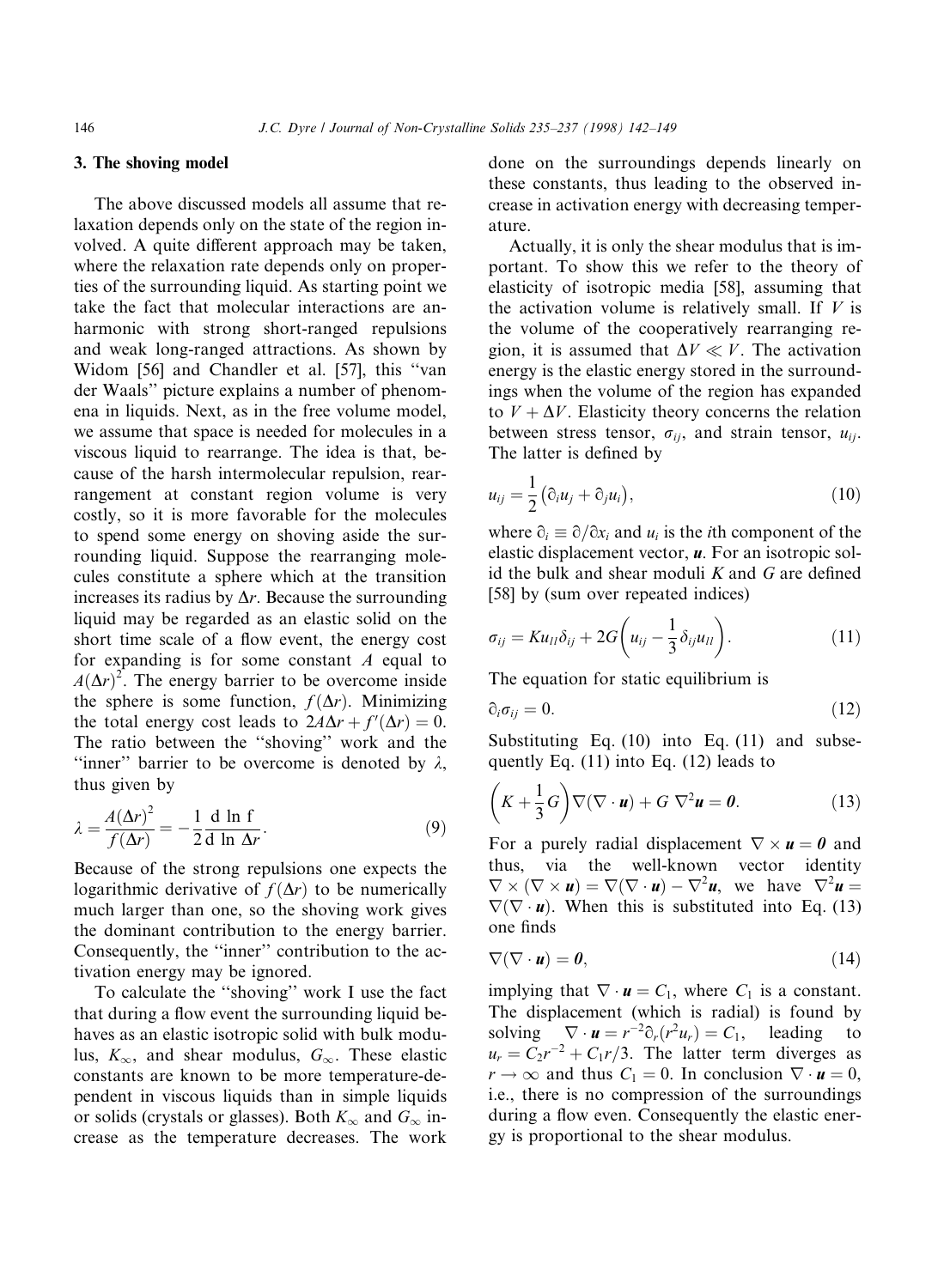If the radius of the region before the expansion is R and the change of radius is  $\Delta R$ , we have since  $\Delta R \ll R$ 

$$
u_r = \Delta R \frac{R^2}{r^2} (r > R). \tag{15}
$$

The energy density of an elastic solid [58] is  $(1/2)K u_{1l}^2 + G(u_{ij} - (1/3)\delta_{ij}u_{ll})^2$ . Since  $u_{ll} = 0$  the energy density is given by  $Gu_{ij}u_{ij} = G(u_{rr}^2)$  $+u_{\phi\phi}^2 + u_{\theta\theta}^2$ ) (all mixed terms such as  $u_{r\phi}^2$  are zero because the displacement is purely radial). When Eq.  $(15)$  is used in the definition of the strain tensor in polar coordinates, we get for the energy density  $6G(\Delta R)^2 R^4 r^{-6}$ . Thus, the elastic energy is given by

$$
\int_{R}^{\infty} 6G(\Delta R)^{2} R^{4} r^{-6} (4\pi r^{2}) dr = 8\pi G (\Delta R)^{2} R.
$$
 (16)

Substituting  $V = 4\pi R^3/3$  and  $\Delta V = 4\pi R^2\Delta R$  into Eq.  $(16)$  we find, introducing the "characteristic volume''

$$
V_{\rm c} = \frac{2}{3} \frac{(\Delta V)^2}{V},\tag{17}
$$

for the activation energy (with  $G \equiv G_{\infty}(T)$ )

$$
\Delta E(T) = G_{\infty}(T) V_{\rm c}.
$$
\n(18)

For the average relaxation time we thus have [36]

$$
\tau = \tau_0 \, \exp\left[\frac{G_{\infty}(T) \, V_{\rm c}}{k_{\rm B} T}\right]. \tag{19}
$$

Interestingly, extended mode-coupling theory leads to an expression resembling Eq. (19), except that  $G_{\infty}$  is replaced by the zero-frequency bulk modulus [59]. The prediction of Eq. (19) was compared to experiments on a number of organic liquids in Ref. [36], assuming that  $V_c$  is temperature-independent. Strictly speaking, this assumption is inconsistent with the energy minimization leading to Eq. (9), but for a strongly anharmonic potential it is easy to show that the temperature dependence of  $V_c$  is negligible compared to that of  $G_{\infty}$ . In Ref. [36] the following version of the "Angell plot" [26] was used: instead of plotting the logarithm of viscosity as function of  $T_{g}/T$ , it was plotted as function of  $x = G_{\infty}(T)/T$ normalized to one at  $T_{\rm g}$ . The model predicts that

a straight line should result, pointing to a physically reasonable viscosity prefactor at  $x = 0$ . Ref. [36] compared this prediction to measurements done by three different methods. Overall, good agreement with the model prediction was found.

# 4. Conclusions

Early phenomenological models link the non-Arrhenius average relaxation time of viscous liquids to configurational *entropy*, free *volume*, or potential energy; in Section 2 critiques of these models were summarized. The shoving model presents an alternative approach to the non-Arrhenius problem by relating  $\tau(T)$  to the instantaneous shear modulus. The starting point of the model is the fact that intermolecular forces are anharmonic. Anharmonicity enters the model at three stages. First, the strong repulsions imply that it is very costly for molecules to rearrange at constant volume (a qualitative argument reminiscent of the free volume model). Secondly, anharmonicity implies that the shoving work greatly exceeds the "inner" energy barrier, a quantitative argument). Finally, the fact that  $G_{\infty}$  depends on temperature is itself a consequence of anharmonicity (a perfectly harmonic solid has no temperature-dependence of its elastic constants). Note that according to the model a liquid is expected to be more fragile the more anharmonic it is. This trend is what Angell conjectured arguing within the entropy model [10].

The shoving model basically involves three postulates: (1) The main contribution to the activation energy is elastic energy; (2) This elastic energy is located in the surroundings of the reorienting molecules; (3) The elastic energy is shear energy. It is interesting to note that the model of Bueche [60] also links  $\tau(T)$  to the elastic properties of the surroundings: A particular molecule is regarded as surrounded by spherical shells of molecules, shells that are bound elastically to each other. Bueche's idea is that if all concentric shells should vibrate outward in phase, the innermost shell would expand greatly, leaving the central molecule in a rather large hole so it could move to a new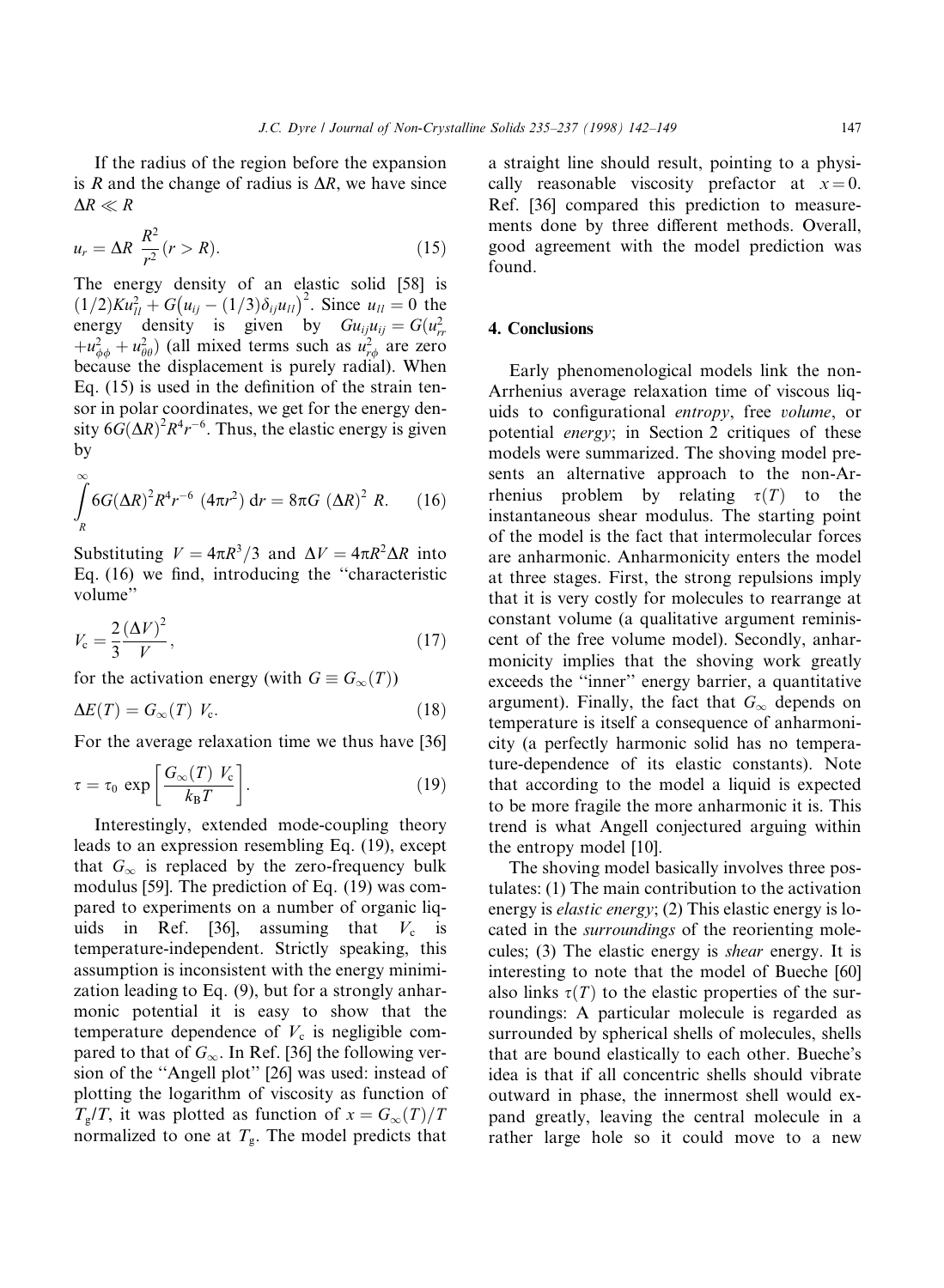position. To calculate the probability of this happening Bueche made some further assumptions, leading to an expression that at high temperatures gives an Arrhenius expression, but at low temperatures a VFT-expression.

Returning to the shoving model, even if one basically accepts the above three postulates, there are a number of points leading potentially to deviations from Eq.  $(19)$ :  $(1)$  Eq.  $(19)$  is based on a continuum approximation that may not be applicable at the molecular level;  $(2)$  The "inner" contribution to the activation energy has been ignored;  $(3)$  In real flow events spherical symmetry is probably violated, leading to some compression of the surroundings and thus a contribution to the activation energy proportional to  $K_{\infty}$ .

Ref. [36] gave a discussion of models related to the shoving model. To the best of the author's knowledge, the first to predict an expression equivalent to Eq. (19) was Nemilov [61] who in  $1968$ arguing quite differently  $-$  arrived at Eq. (19) with our  $V_c$  identified with the total region volume. At the present meeting Buchenau presented a model also leading to Eq. (19) for the average relaxation time [62]. As emphasized by Buchenau both here and previously [63], models of this type link short time dynamics to long time dynamics. At first sight such a link may seem surprising, but it makes sense because the transition itself is a very fast process [64]. Finally, we note [65] that the present mechanism may possibly be applied also to explain the non-Arrhenius average relaxation times of plastic crystals [66] and orientational glasses [67].

#### Acknowledgements

The author wishes to thank Professor G. Williams for drawing attention to the work of F. Bueche. This work was supported by the Danish Natural Science Research Council.

# **References**

- [1] W. Kauzmann, Chem. Rev. 43 (1948) 219.
- [2] G. Harrison, The Dynamic Properties of Supercooled Liquids, Academic Press, New York, 1976.
- [3] S. Brawer, Relaxation in Viscous Liquids and Glasses, American Ceramic Society, Columbus, OH, 1985.
- [4] G.P. Johari, in: K.L. Ngai, G.B. Wright (Eds.), Relaxations in Complex Systems, US Government Printing Office, Washington, DC, 1985, p. 17.
- [5] J. Jackle, Rep. Progr. Phys. 49 (1986) 171.
- [6] C.A. Angell, J. Phys. Chem. Solids 49 (1988) 863.
- [7] G.W. Scherer, J. Non-Cryst. Solids 123 (1990) 75.
- [8] C.A. Angell, J. Non-Cryst. Solids 131-133 (1991) 13.
- [9] A. Hunt, J. Non-Cryst. Solids 160 (1993) 183.
- [10] C.A. Angell, Science 267 (1995) 1924.
- [11] U. Mohanty, Adv. Chem. Phys. 89 (1995) 89.
- [12] M.D. Ediger, C.A. Angell, S.R. Nagel, J. Phys. Chem. 100 (1996) 13200.
- [13] G. Adam, J.H. Gibbs, J. Chem. Phys. 43 (1965) 139.
- [14] G.S. Grest, M.H. Cohen, Adv. Chem. Phys. 48 (1981) 455.
- [15] M. Goldstein, J. Chem. Phys. 51 (1969) 3728.
- [16] S.A. Brawer, J. Chem. Phys. 81 (1984) 954.
- [17] M. Goldstein, Faraday Symp. Chem. Soc. 6 (1972) 7.
- [18] G. Williams, in: M. Davies (Ed.), Dielectric and Related Molecular Processes, Specialist Periodical Report, vol. 2, Chem. Soc., London, 1975, p. 151.
- [19] E. Donth, Glasubergang, Akademie Verlag, Berlin, 1981.
- [20] E. Donth, J. Non-Cryst. Solids 53 (1982) 325.
- [21] J.C. Dyre, Phys. Rev. Lett. 58 (1987) 792.
- [22] F.H. Stillinger, J. Chem. Phys. 89 (1988) 6461.
- [23] R.V. Chamberlin, Phys. Rev. B 48 (1993) 15638.
- [24] U. Mohanty, I. Oppenheim, C.H. Taubes, Science 266 (1994) 425.
- [25] J.C. Dyre, Phys. Rev. B 51 (1995) 12276.
- [26] C.A. Angell, in: K.L. Ngai, G.B. Wright (Eds.), Relaxations in Complex Systems, US Government Printing Office, Washington, DC, 1985, p. 3.
- [27] R. Böhmer, K.L. Ngai, C.A. Angell, D.J. Plazek, J. Chem. Phys. 99 (1993) 4201.
- [28] R. Böhmer, J. Non-Cryst. Solids 172-174 (1994) 628.
- [29] G.P. Johari, Ann. NY Acad. Sci. 279 (1976) 117.
- [30] L.M. Torell, L. Börjesson, M. Elmroth, J. Phys.: Condens. Matter 2 (1990) 207.
- [31] D. Kivelson, G. Tarjus, X. Zhao, S.A. Kivelson, Phys. Rev. E 53 (1996) 751.
- [32] M.H. Cohen, D. Turnbull, J. Chem. Phys. 31 (1959) 1164.
- [33] D. Turnbull, M.H. Cohen, J. Chem. Phys. 34 (1961) 120.
- [34] D. Turnbull, M.H. Cohen, J. Chem. Phys. 52 (1970) 3038.
- [35] J.H. Gibbs, E.A. DiMarzio, J. Chem. Phys. 28 (1958) 373.
- [36] J.C. Dyre, N.B. Olsen, T. Christensen, Phys. Rev. B 53 (1996) 2171.
- [37] J.C. Dyre, N.B. Olsen, T. Christensen, in: M. Giordano, D. Leporini, M.P. Tosi (Eds.), Non-Equilibrium Phenomena in Supercooled Fluids, Glasses and Amorphous Materials, Series in Contemporary Chemical Physics, vol. 12, 1996, p. 375.
- [38] W.E. Roseveare, R.E. Powell, H. Eyring, J. Appl. Phys. 12 (1941) 669.
- [39] A.K. Doolittle, J. Appl. Phys. 22 (1951) 1471.
- [40] A.J. Barlow, J. Lamb, A.J. Matheson, Proc. R. Soc. London, Ser. A 292 (1966) 322.